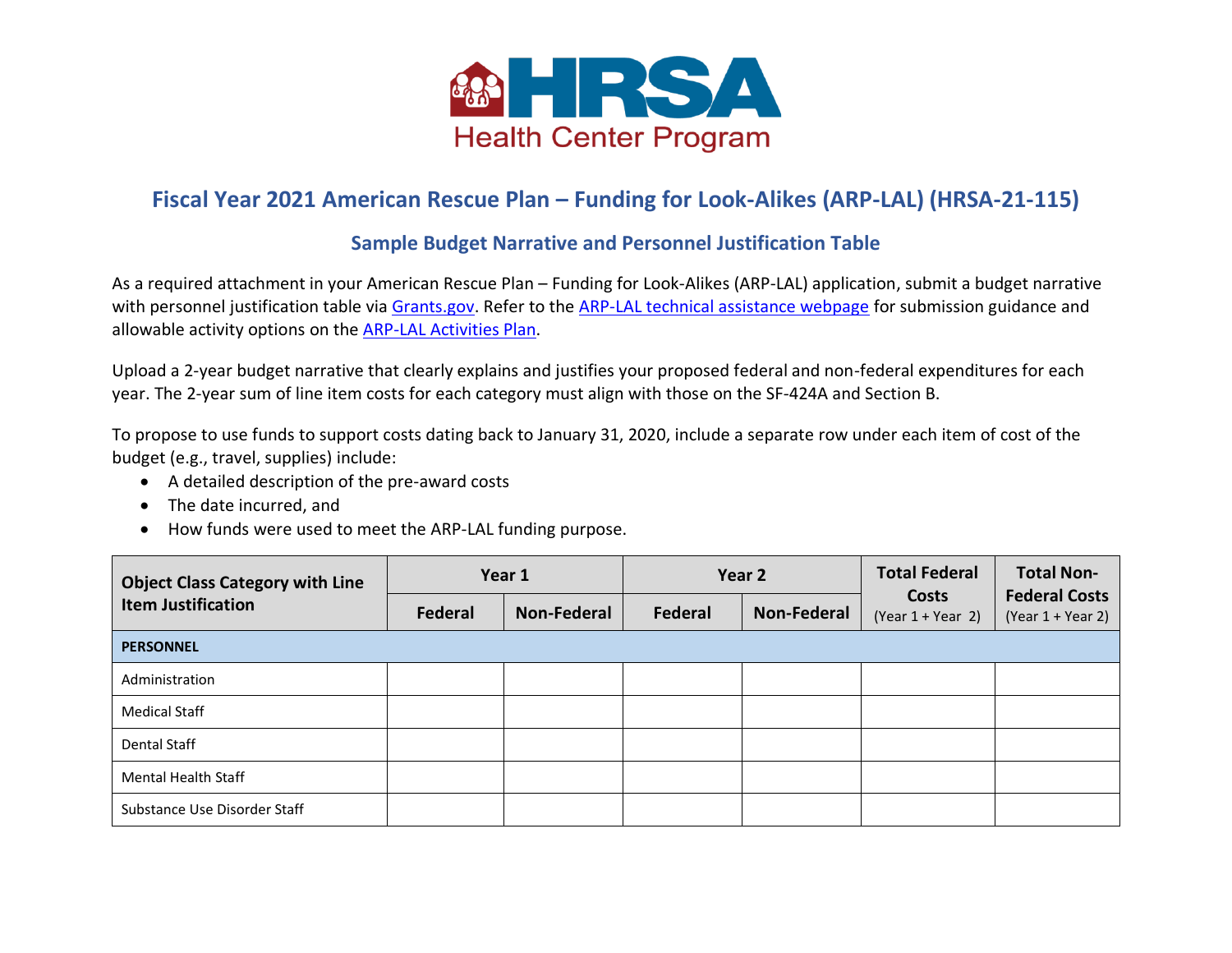

| <b>Object Class Category with Line</b>                                                                                                                         |                | Year 1             | Year <sub>2</sub> |                    | <b>Total Federal</b>                | <b>Total Non-</b>                           |
|----------------------------------------------------------------------------------------------------------------------------------------------------------------|----------------|--------------------|-------------------|--------------------|-------------------------------------|---------------------------------------------|
| <b>Item Justification</b>                                                                                                                                      | <b>Federal</b> | <b>Non-Federal</b> | Federal           | <b>Non-Federal</b> | <b>Costs</b><br>$(Year 1 + Year 2)$ | <b>Federal Costs</b><br>$(Year 1 + Year 2)$ |
| Pharmacy Staff                                                                                                                                                 |                |                    |                   |                    |                                     |                                             |
| Vision Staff                                                                                                                                                   |                |                    |                   |                    |                                     |                                             |
| <b>Enabling Staff</b>                                                                                                                                          |                |                    |                   |                    |                                     |                                             |
| <b>Information Technology Staff</b>                                                                                                                            |                |                    |                   |                    |                                     |                                             |
| Pre-award costs back to January 31,<br>2020 (specify)                                                                                                          |                |                    |                   |                    |                                     |                                             |
| <b>TOTAL PERSONNEL</b>                                                                                                                                         |                |                    |                   |                    |                                     |                                             |
| FRINGE BENEFITS - List the components that comprise the fringe benefit rate. The fringe benefits should be directly proportional to allocated personnel costs. |                |                    |                   |                    |                                     |                                             |
| FICA @ X.XX%                                                                                                                                                   |                |                    |                   |                    |                                     |                                             |
| Health Insurance @ X%                                                                                                                                          |                |                    |                   |                    |                                     |                                             |
| Dental @ X%                                                                                                                                                    |                |                    |                   |                    |                                     |                                             |
| Unemployment Insurance @ X%                                                                                                                                    |                |                    |                   |                    |                                     |                                             |
| Workers Compensation @ X%                                                                                                                                      |                |                    |                   |                    |                                     |                                             |
| Disability @ X%                                                                                                                                                |                |                    |                   |                    |                                     |                                             |
| Pre-award costs back to January 31,<br>2020 (specify)                                                                                                          |                |                    |                   |                    |                                     |                                             |
| <b>TOTAL FRINGE BENEFITS</b>                                                                                                                                   |                |                    |                   |                    |                                     |                                             |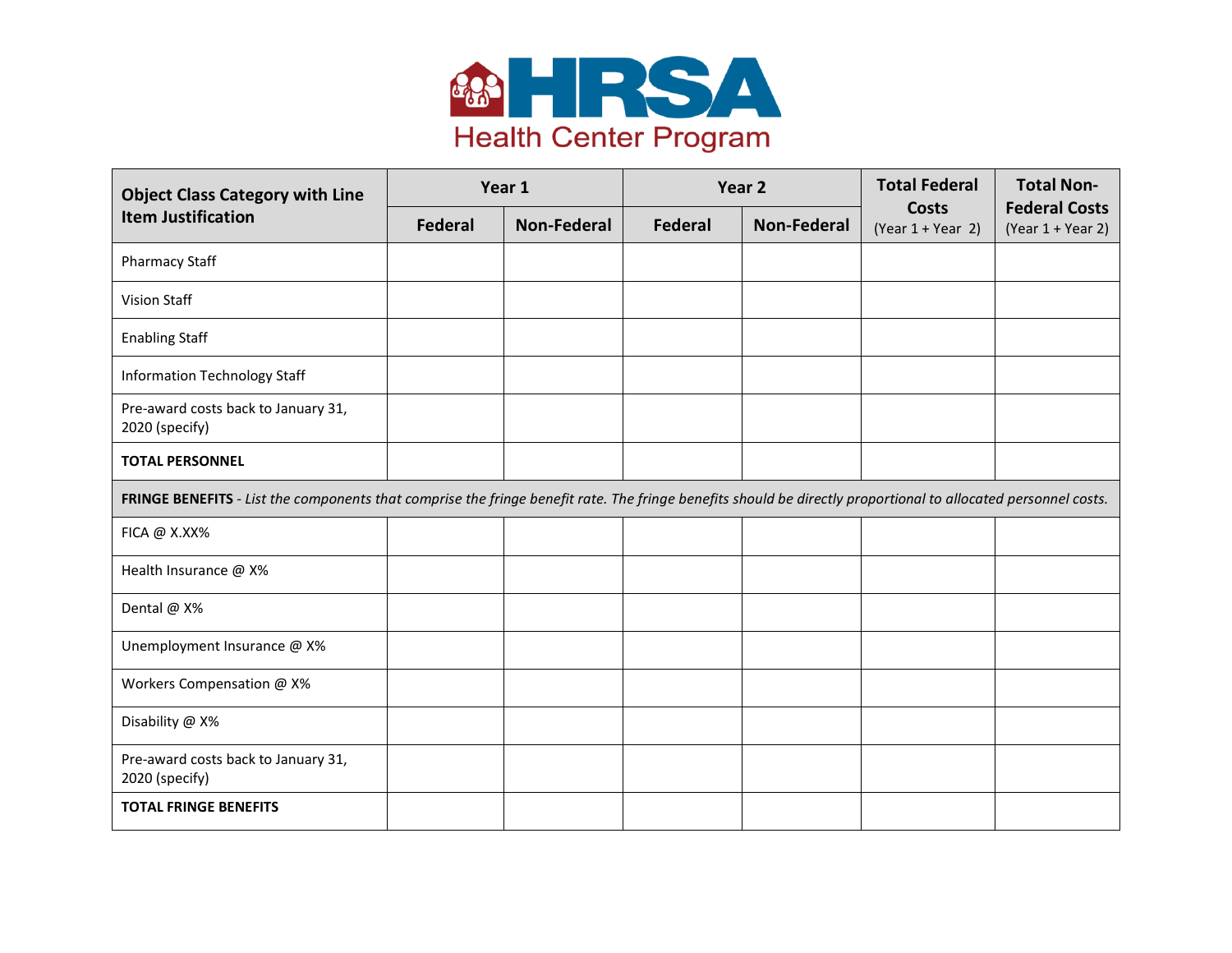

| <b>Object Class Category with Line</b>                                                                                                                   |         | Year 1<br>Year <sub>2</sub> |         |                    | <b>Total Federal</b>                | <b>Total Non-</b>                           |
|----------------------------------------------------------------------------------------------------------------------------------------------------------|---------|-----------------------------|---------|--------------------|-------------------------------------|---------------------------------------------|
| <b>Item Justification</b>                                                                                                                                | Federal | <b>Non-Federal</b>          | Federal | <b>Non-Federal</b> | <b>Costs</b><br>$(Year 1 + Year 2)$ | <b>Federal Costs</b><br>$(Year 1 + Year 2)$ |
| <b>TRAVEL</b> - Include details for both local and long distance travel.                                                                                 |         |                             |         |                    |                                     |                                             |
| Local travel for Patient Care Coordinator<br>to provide care management services at<br>X in-scope sites and locations (XXX miles<br>@ \$0.XX per mile)   |         |                             |         |                    |                                     |                                             |
| Local travel for staff to provide<br>vaccinations and testing services at X in-<br>scope sites and locations (XXX miles @<br>\$0.XX per mile)            |         |                             |         |                    |                                     |                                             |
| Pre-award costs back to January 31,<br>2020 (specify)                                                                                                    |         |                             |         |                    |                                     |                                             |
| <b>TOTAL TRAVEL</b>                                                                                                                                      |         |                             |         |                    |                                     |                                             |
| EQUIPMENT - Provide the total cost of equipment purchases with a unit cost of \$5,000 or more. Include line-item cost information in the Equipment List. |         |                             |         |                    |                                     |                                             |
| <b>TOTAL EQUIPMENT</b><br>(see Equipment List for details)                                                                                               |         |                             |         |                    |                                     |                                             |
| Pre-award costs back to January 31,<br>2020 (specify)                                                                                                    |         |                             |         |                    |                                     |                                             |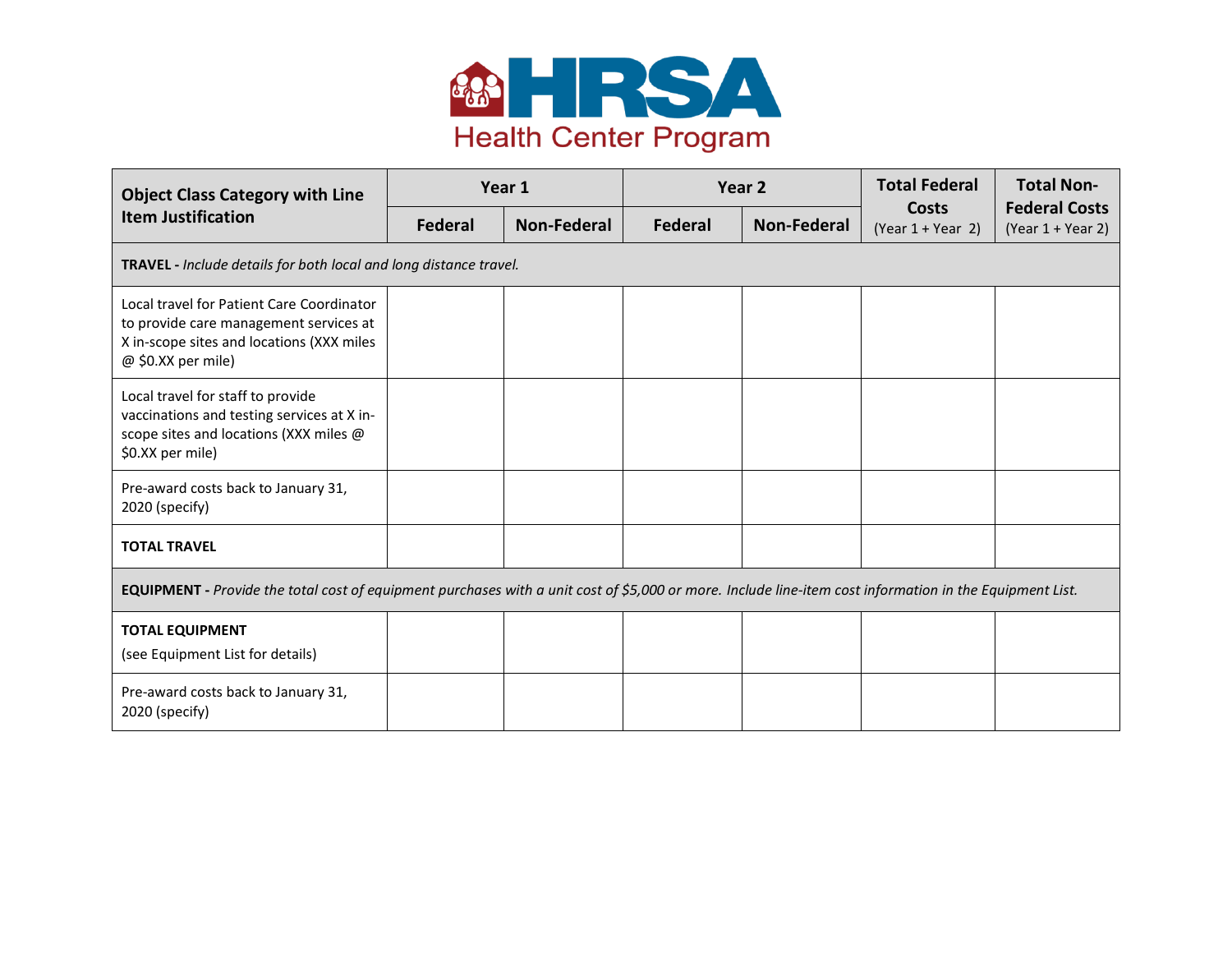

| <b>Object Class Category with Line</b>                                                                                                                                                                 |                | Year 1             | Year 2         |                    | <b>Total Federal</b>                | <b>Total Non-</b>                           |
|--------------------------------------------------------------------------------------------------------------------------------------------------------------------------------------------------------|----------------|--------------------|----------------|--------------------|-------------------------------------|---------------------------------------------|
| <b>Item Justification</b>                                                                                                                                                                              | <b>Federal</b> | <b>Non-Federal</b> | <b>Federal</b> | <b>Non-Federal</b> | <b>Costs</b><br>$(Year 1 + Year 2)$ | <b>Federal Costs</b><br>$(Year 1 + Year 2)$ |
| SUPPLIES - Include equipment items that cost less than \$5,000 each and other supplies.                                                                                                                |                |                    |                |                    |                                     |                                             |
| COVID-19 Vaccination and Testing<br>Supplies:                                                                                                                                                          |                |                    |                |                    |                                     |                                             |
| X boxes of X count rubber gloves @<br>\$X per box<br>X boxes of X count n-95 masks @ \$X<br>$\bullet$<br>per each<br>X hazardous waste containers @ \$X<br>$\bullet$<br>X sterilization supplies @ \$X |                |                    |                |                    |                                     |                                             |
| Health information technology to<br>support telehealth, testing, and vaccine<br>administration                                                                                                         |                |                    |                |                    |                                     |                                             |
| EHR enhancement to support<br>vaccination data sharing<br>X tablets @ \$XXX each<br>X staff laptops @ \$XXX each                                                                                       |                |                    |                |                    |                                     |                                             |
| Telehealth carts (portable systems used<br>for clinical and educational purposes<br>such as for staff telemedicine<br>consultations, training, meetings, and<br>interviews), X @ \$XXX each            |                |                    |                |                    |                                     |                                             |
| Peripherals for virtual care visits<br>X digital medical stethoscopes @<br>\$XX each<br>X spirometers @ \$XX each                                                                                      |                |                    |                |                    |                                     |                                             |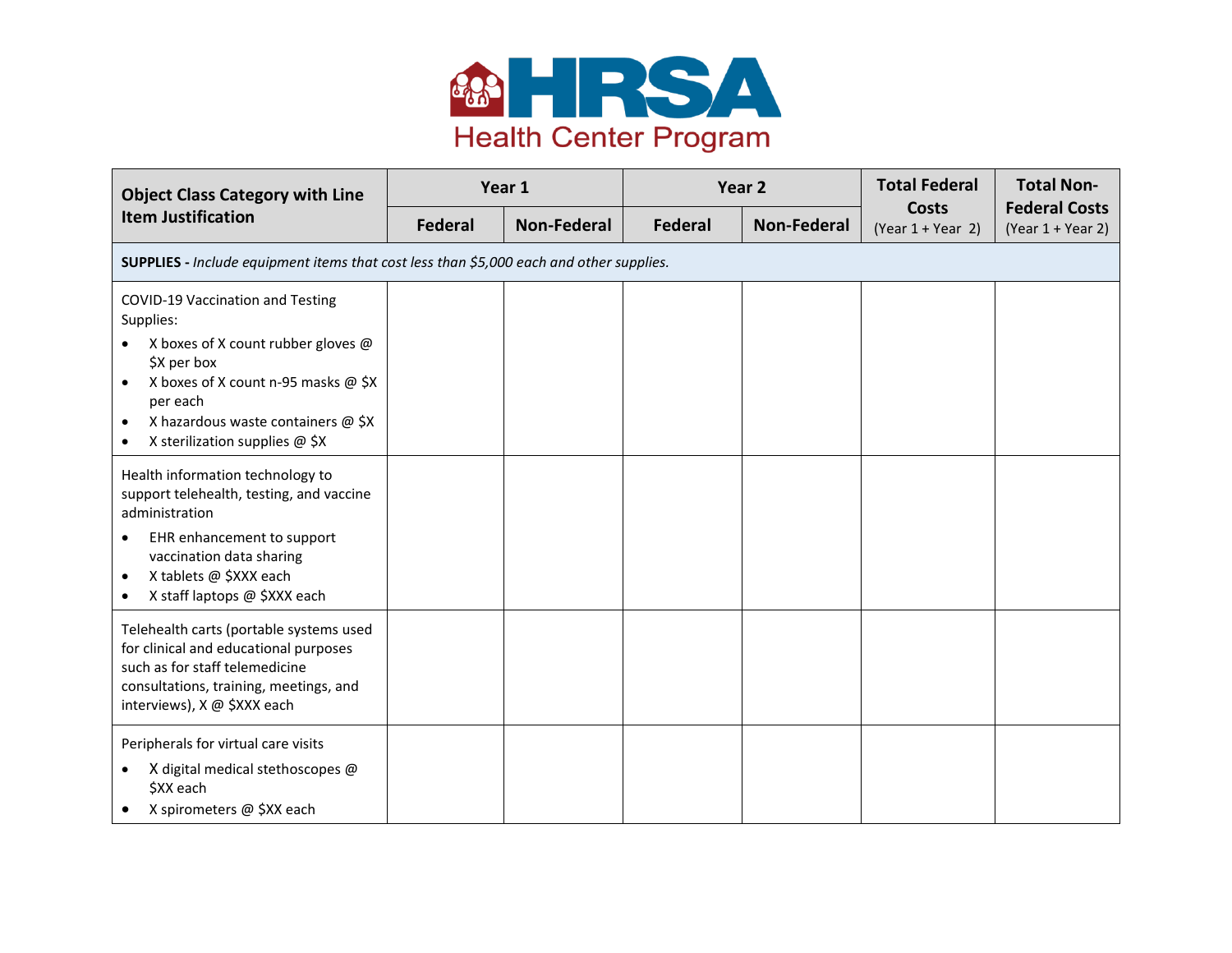

| <b>Object Class Category with Line</b>                                                                                                                                                                                                                        |                | Year 1             | Year <sub>2</sub> |                    | <b>Total Federal</b>                | <b>Total Non-</b>                           |
|---------------------------------------------------------------------------------------------------------------------------------------------------------------------------------------------------------------------------------------------------------------|----------------|--------------------|-------------------|--------------------|-------------------------------------|---------------------------------------------|
| <b>Item Justification</b>                                                                                                                                                                                                                                     | <b>Federal</b> | <b>Non-Federal</b> | <b>Federal</b>    | <b>Non-Federal</b> | <b>Costs</b><br>$(Year 1 + Year 2)$ | <b>Federal Costs</b><br>$(Year 1 + Year 2)$ |
| Bluetooth and wireless-enabled remote<br>patient monitoring devices to collect<br>data from individuals and electronically<br>transmit that information securely to<br>health care providers, XXX @ \$XX each                                                 |                |                    |                   |                    |                                     |                                             |
| Pre-award costs back to January 31,<br>2020 (specify)                                                                                                                                                                                                         |                |                    |                   |                    |                                     |                                             |
| <b>TOTAL SUPPLIES</b>                                                                                                                                                                                                                                         |                |                    |                   |                    |                                     |                                             |
| <b>CONTRACTUAL</b><br>Provide a clear explanation as to the purpose of each contract/subaward, how the costs were estimated, and the specific contract/subaward deliverables.                                                                                 |                |                    |                   |                    |                                     |                                             |
| Consultant to support the adoption of<br>virtual technologies such as enhanced<br>workflows to efficiently and effectively<br>administer COVID-19 vaccines,<br>administrative operations, and<br>organizational health literacy (XX hours<br>@ \$XX per hour) |                |                    |                   |                    |                                     |                                             |
| Consultant for COVID-19 testing,<br>vaccination, and treatment education<br>(XX hours @ \$XX per hour)                                                                                                                                                        |                |                    |                   |                    |                                     |                                             |
| Contract to develop digital applications<br>to support patients' access to and<br>engagement in virtual care, including<br>self-management tools, remote patient<br>monitoring, and patient portals).                                                         |                |                    |                   |                    |                                     |                                             |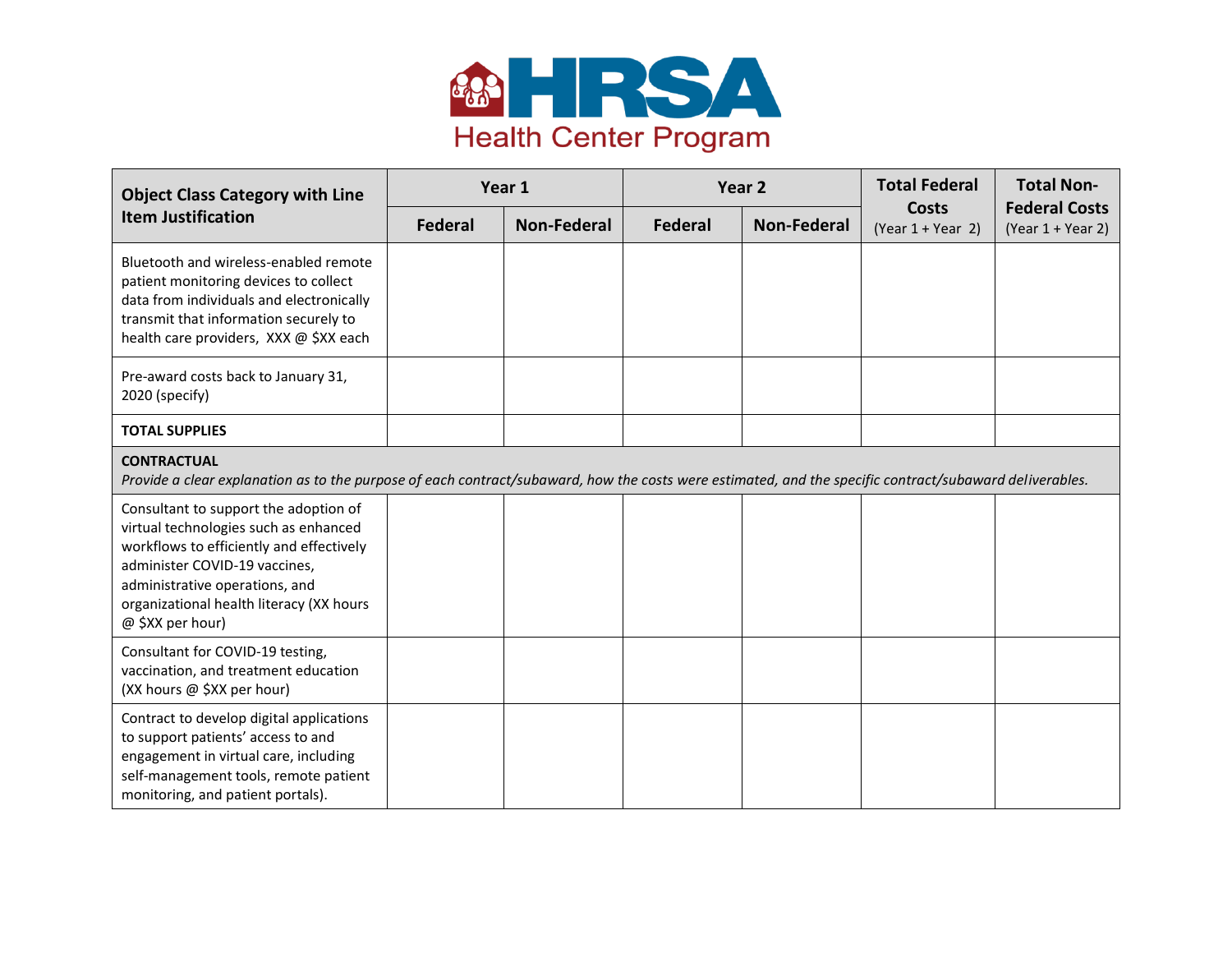

| <b>Object Class Category with Line</b>                                                                                                                                                                                                                                                                   |                | Year <sub>2</sub><br>Year 1 |                | <b>Total Federal</b> | <b>Total Non-</b>                   |                                             |
|----------------------------------------------------------------------------------------------------------------------------------------------------------------------------------------------------------------------------------------------------------------------------------------------------------|----------------|-----------------------------|----------------|----------------------|-------------------------------------|---------------------------------------------|
| <b>Item Justification</b>                                                                                                                                                                                                                                                                                | <b>Federal</b> | Non-Federal                 | <b>Federal</b> | <b>Non-Federal</b>   | <b>Costs</b><br>$(Year 1 + Year 2)$ | <b>Federal Costs</b><br>$(Year 1 + Year 2)$ |
| Pre-award costs back to January 31,<br>2020 (specify)                                                                                                                                                                                                                                                    |                |                             |                |                      |                                     |                                             |
| <b>TOTAL CONTRACTUAL</b>                                                                                                                                                                                                                                                                                 |                |                             |                |                      |                                     |                                             |
| <b>CONSTRUCTION</b><br>Provide the total cost associated with each minor A/R project. Line-item cost information for minor A/R should be included in the A/R Project Budget<br>Justification. Maximum federal request of \$500,000 for Equipment and/or A/R costs over the 2-year period of performance. |                |                             |                |                      |                                     |                                             |
| Minor A/R costs for LAL Site $-$<br>renovation of space to create exam<br>rooms, lab, and vaccination space                                                                                                                                                                                              |                |                             |                |                      |                                     |                                             |
| Minor A/R costs for XYZ Site -<br>renovation of space to install computer<br>network                                                                                                                                                                                                                     |                |                             |                |                      |                                     |                                             |
| <b>TOTAL CONSTRUCTION</b><br>(See Minor A/R Budget Justifications)                                                                                                                                                                                                                                       |                |                             |                |                      |                                     |                                             |
| <b>OTHER</b><br>Include justification of costs that do not fit into any other category. In some cases, rent, utilities and insurance may fall under this category if they are not<br>included in an approved indirect cost rate.                                                                         |                |                             |                |                      |                                     |                                             |
| EHR license fees for new staff (3 $\omega$ \$XXX<br>each)                                                                                                                                                                                                                                                |                |                             |                |                      |                                     |                                             |
| Staff recruitment - newspaper and<br>Internet posting                                                                                                                                                                                                                                                    |                |                             |                |                      |                                     |                                             |
| Pre-award costs back to January 31,<br>2020 (specify)                                                                                                                                                                                                                                                    |                |                             |                |                      |                                     |                                             |
| <b>TOTAL OTHER</b>                                                                                                                                                                                                                                                                                       |                |                             |                |                      |                                     |                                             |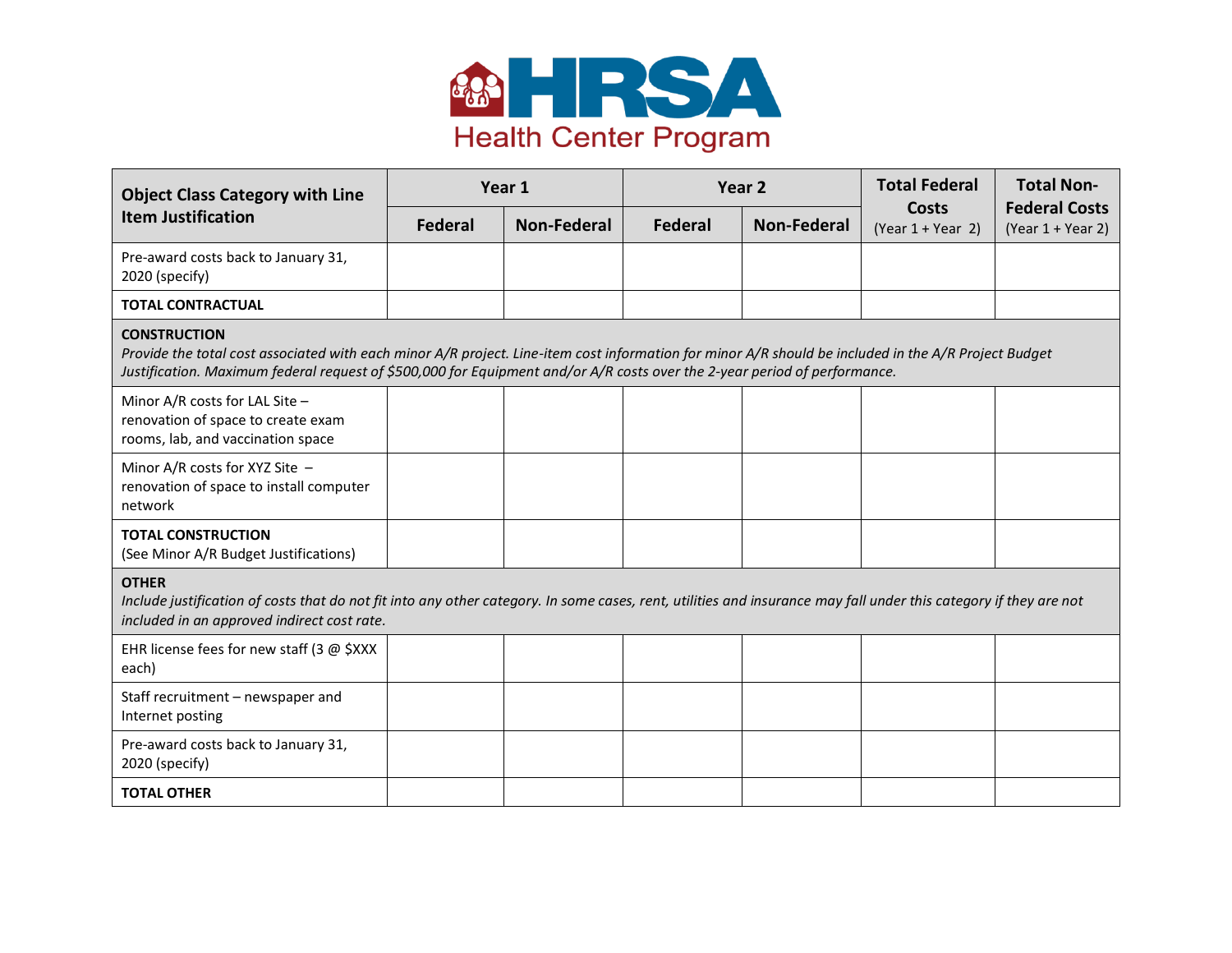

| <b>Object Class Category with Line</b><br><b>Item Justification</b>                                                                                                                                                                                                      |                | Year 1      | Year 2  |             | <b>Total Federal</b>         | <b>Total Non-</b>                           |
|--------------------------------------------------------------------------------------------------------------------------------------------------------------------------------------------------------------------------------------------------------------------------|----------------|-------------|---------|-------------|------------------------------|---------------------------------------------|
|                                                                                                                                                                                                                                                                          | <b>Federal</b> | Non-Federal | Federal | Non-Federal | Costs<br>$(Year 1 + Year 2)$ | <b>Federal Costs</b><br>$(Year 1 + Year 2)$ |
| <b>Total Direct Charges (Sum of TOTAL</b><br>Expenses)                                                                                                                                                                                                                   |                |             |         |             |                              |                                             |
| <b>INDIRECT COSTS</b><br>Include only if your organization has a negotiated indirect cost rate or has previously claimed a de minimus rate of 10% of modified total direct costs. Include<br>approved indirect cost agreement in Attachment 6: Other Relevant Documents. |                |             |         |             |                              |                                             |
| X.XX% indirect rate                                                                                                                                                                                                                                                      |                |             |         |             |                              |                                             |
| <b>TOTALS (Total of Total Direct Charges)</b><br>and Indirect Charges)                                                                                                                                                                                                   |                |             |         |             |                              |                                             |